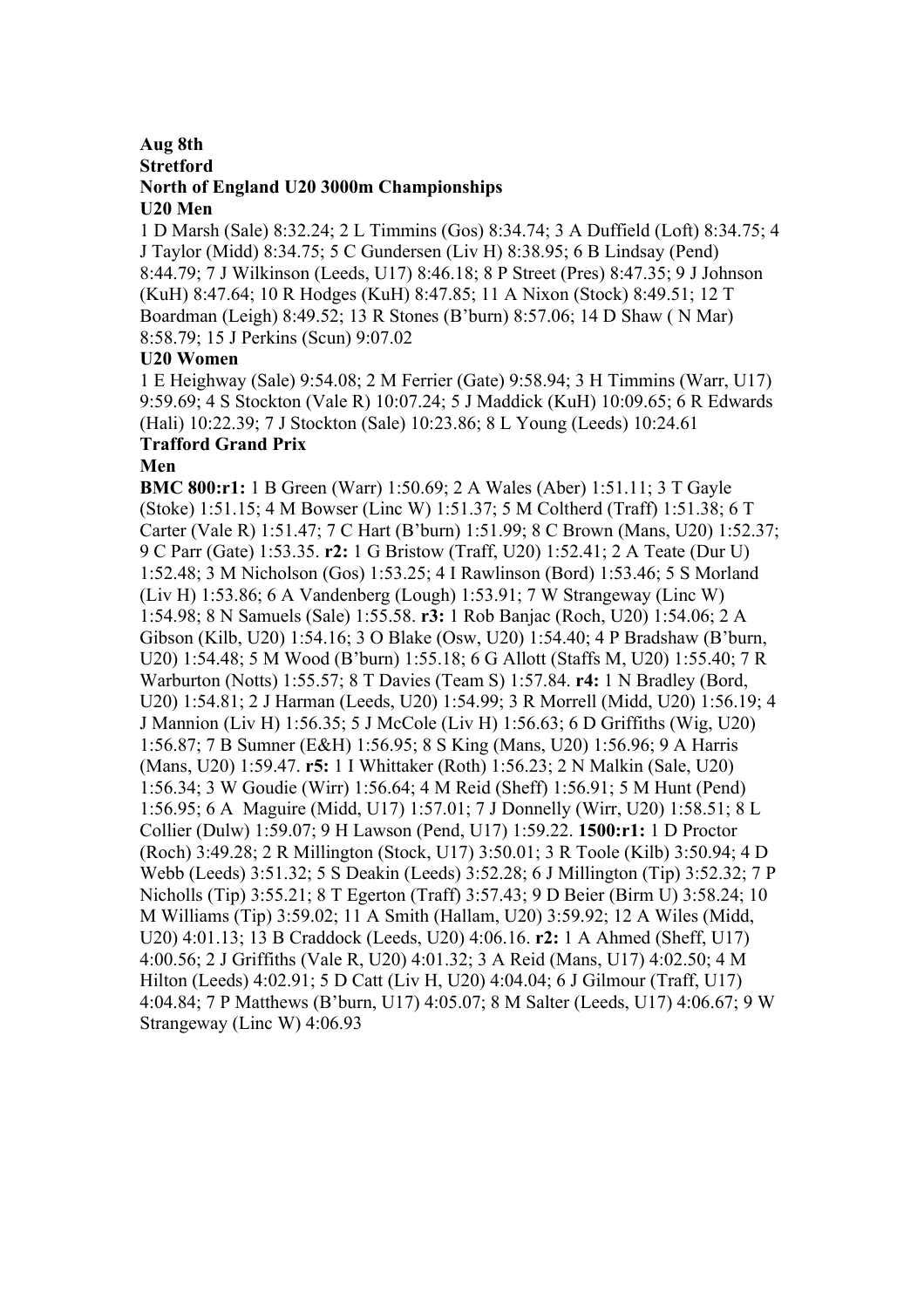**Mixed**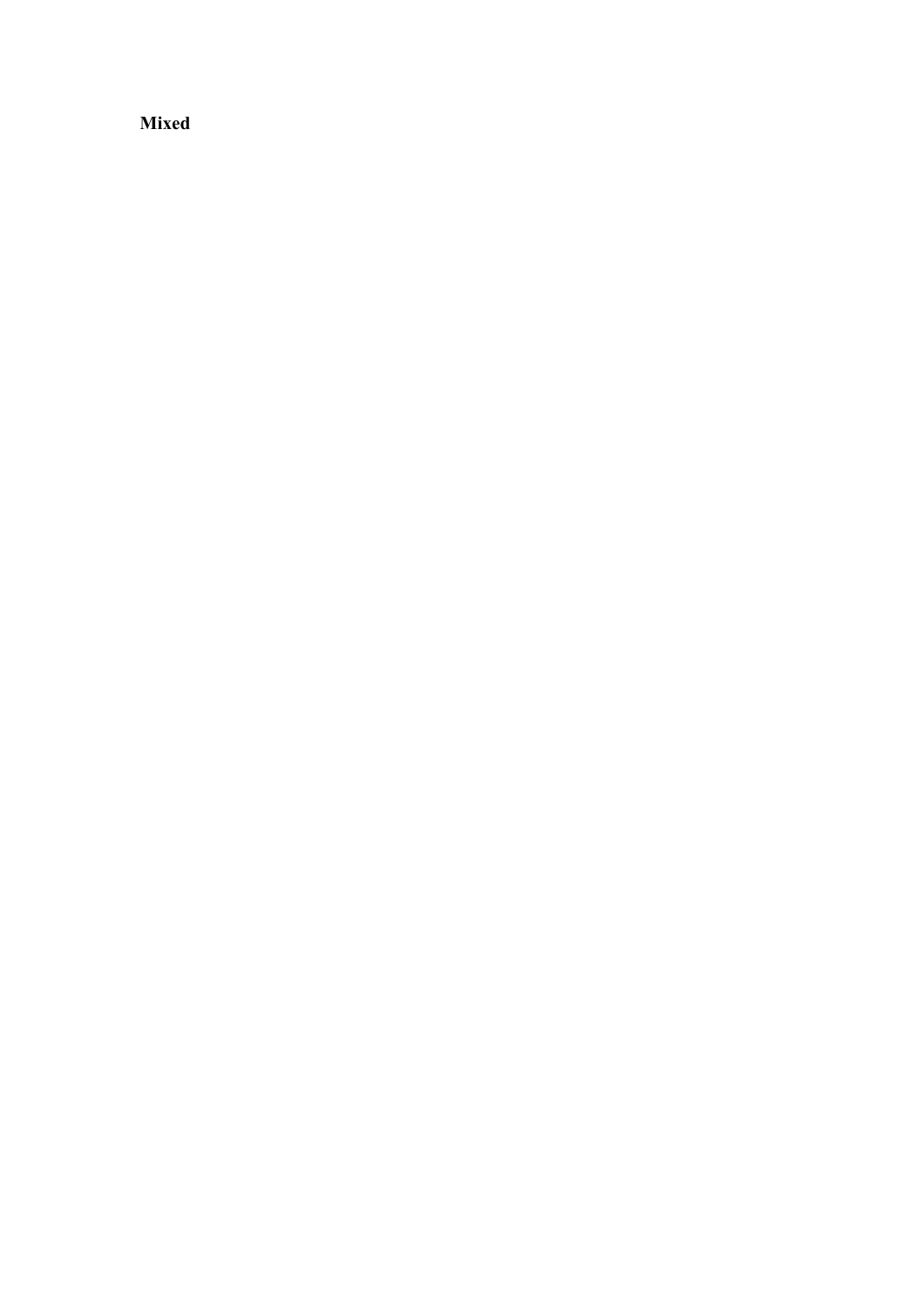**100:r1:** 1 C Holder (Traff) 11.04; 2 D Bradley (Bir) 11.04; 3 D Scott (Traff) 11.11; 4 G Williams (Menai,U20) 11.40**. r2**: 1 A Stokes (Liv PS, U20) 11.36; 2 E Simpkins (S/W, U20) 11.38 … 4 P Hickey (N Vets, M45) 12.16 … 7 I Scholes (Traff, M45) 12.66. **r3:** … 3 L Evans (Menai, U17W) 12.98. **200:r1:** 1 Scott 21.97; 2 Holder 22.33; 3 Bradley 22.48. **r2:** 1 R Yates (Traff) 22.57; 2 Williams 22.88 … 4 R Smith (Leeds, U20) 23.23. **r3:** 1 Simpkins 22.97; 2 Stokes 22.98 … 4 N Stevens (Stock, U20) 23.47; 5 Hickey 24.58. **r4:** 1 Scholes 25.40 … 4 Evans 26.53; 5 V Malady (Traff, U15G) 27.09. **r5:** … 2 V Blanchard ( N Vets, M60) 27.42. **400:r1:** 1 Yates 48.26; 2 Smith 49.77; 3 A Dean-Young (Barns, U20) 49.90; 4 P Grattage (Bury) 50.37; 5 T Bolan-Ashworth (Wig) 50.79. **r2:** 1 M Draper (S/W, U20) 50.36; 2 S Riley (Traff) 50.71 … 4 A Ree (Sale, U20) 51.57. **r3:** … 3 J Allan (Bing, U15) 54.61; 4 F Scott (Alt, M45) 55.19 … 6 T Atkinson (unatt, U15) 55.87. **r4:** … 4 J Price (Alt, W) 57.08; 5 E Richardson (Sale, W) 58.27. **r5:** 1 J Duxbury (Traff, U20W) 59.17; 2 L Williams (Sheff, U20W) 60.35; 3 Blanchard 60.69; 4 A Williams (Hynd, U17W) 61.62. **800:r1:** 1 L Harreld (Bury) 1:58.72; 2 G Walters (Stoke) 1:58.87; 3 P McMahon (Traff) 1:59.38 … 5 R Schofield (Hynd, U17) 2:01.04; 6 M Proctor (Roch, U20) 2:01.56; 7 M Lloyd (Pres, U17) 2:01.64 … 9 J Skeet (Linc W, U15) 2:03.90. **r2:** 1 J Hallas (Wake, U17) 1:58.51; 2 A Hurley (B'burn, U17) 1:59.67; 3 K Thompson (Shil, U17) 2:00.00 … 6 J Townsend (Leeds, U17) 2:00.72; 7 M Pye (KuH, U17) 2:03.04. **r3:** … 2 A Barker (Ross, U17) 2:01.75; 3 M Evans (S/W, U17) 2:02.46; 4 M Allott (Staffs M, U17) 2:02.52 … 7 J Palmer ( Nest R, U17) 2:03.98 … 10 J Oguntayo (Sale, U15) 2:09.82. **r4:** … 6 D Beckett (Sale, U15) 2:07.28 … 9 R Little (Bury, U15) 2:09.20; 10 T Yates (Hynd, U15) 2:09.24. **r5:** … 3 R Thompson (Liv H, W) 2:09.16 … 6 J Kinch (Stoke, U15) 2:11.57; 7 C Pedder (Moss H, M45) 2:12.55; 8 A Partington (Sale, U15) 2:12.55. **r6:** … 2 S Maude (Charn, W) 2:13.02; 3 K Harris (Hull A, U17W) 2;13.75; 4 C Duck (Nest R, W) 2:14.20; 5 H Singleton (Wake, W) 2:15.25; 6 M Shaw ( N Mar, U13) 2:17.01; 7 C de Maria (Leeds, W) 2:17.45 … 9 S Simmons (Holm, U17W) 2:18.66; 10 S Fletcher (Pres, U15G) 2:19.55; 11 K Young (Leeds, W) 2:20.58. **r7:** 1 C Peacock (R&Z, M45) 2:14.10 … 7 H Robinson (B'burn, U17W) 2:18.59; 8 K Shuttleworth (E Ches, U20W) 2:19.02; 9 A Firth (Hallam, U20W) 2:19.52; 10 J Spencer (KuH, U17W) 2:19.97. **r8:** 1 K Legg (Midd, U17W) 2:20.69 … 3 S Gray (Scar, U17W) 2:23.37 … 5 D McCann (Pres, U20W) 2:23.89; 6 E Bowen (Liv PS, U15G) 2:24.29 … 9 A Mackley (Pres, U15G) 2:27.31. **r9:** … 5 C Robertson (Bing, U15G) 2:22.98. **r10:** … 2 M Bell (Linc W, U13G) 2:35.37; 3 L Gabriel (Traff, W40) 2:37.80. **1500:r1:** 1 J Moody (Mat, U15) 4:07.68; 2 J Fahey ( N Mar, U20) 4:09.03 … 4 R Jowett (Sale, U20) 4:10.38; 5 D Bamber (B&F, U17) 4:10.38; 6 S Channon (B&F, U17) 4:10.87 … 16 D Barnes (N&P, W) 4:26.49 … 19 K Johns (Gate, W) 4:40.65. **r2:** 3 A Joel (Bas, W) 4:30.84; 4 S Johnson (C&S, U20W) 4:30.96 … 7 S Thomas (Sale, W) 4:33.70; 8 C Woods (Sale, U17W) 4:36.77 … 10 N Maddick (KuH, U20W) 4:42.36 … 13 M Stone (KuH, U17W) 4:45.11 … 15 C Leaver (Holm, W) 4:54.43; 16 K Reynolds (E Ches, U13G) 4:57.36; 17 M Davies (Liv H, U15G) 4:59.67. **3000:r1:** 1 J Mellor (Liv H) 8:28.20; 2 T Elly (Salf/KEN) 8:28.91; 3 P Green (Hallam) 8:29.71; 4 J Gilby (Der) 8:35.01; 5 M Bond (Sale) 8:35.99; 6 R Burney (Liv H) 8:44.17; 7 P Williams (Roch) 8:57.20; 8 D Gallagher (Stoke, U20) 8:59.24 … 11 A Bowen (Liv PS, U17) 9:03.83 … 14 H Boyd (S/W, U17) 9:11.66; 15 L Clapham (Clee, U17) 9:12.59; 16 C Shubotham (Stoke, U20) 9:13.08; 17 M Johnson (Holm, U17) 9:14.84; 18 J Parkinson (Liv H, M40) 9:16.53 … 20 R Best (N Mar, U17) 9:24.32. **r2:** … 2 Jane Potter (Charn, W) 9:28.35 … 9 A Gostling (Leeds, W) 9:47.39; 10 C Martin (Telf, W) 9:52.73 … 12 S Davies